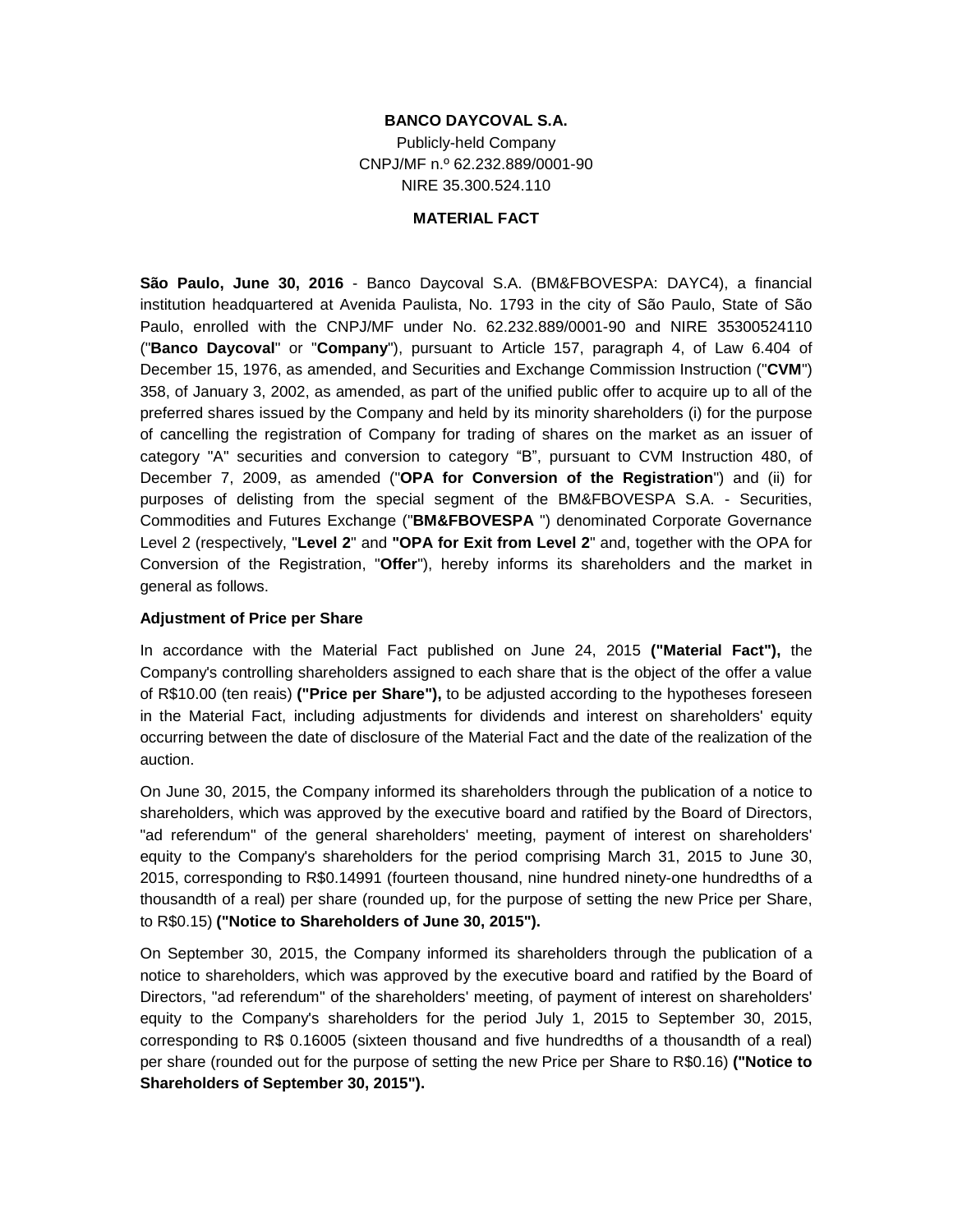On December 29, 2015, the Company informed its shareholders through the publication of a notice to shareholders, which was approved by the executive board and ratified by the Board of Directors, "ad referendum" of the shareholders' meeting, of payment of interest on shareholders' equity to the Company's shareholders for the fiscal year ended December 31, 2015 corresponding to R\$ 0,18020 (eighteen thousand and twenty hundredths of a thousandth of a real) per share (rounded out for the purpose of setting the new Price per Share to R\$ 0,18 **("Notice to Shareholders of December 29, 2015).**

On March 31, 2016, the Company informed its shareholders through the publication of a notice to shareholders, which was approved by the executive board and ratified by the Board of Directors, "ad referendum" of the shareholders' meeting, of payment of interest on shareholders' equity to the Company's shareholders for the the period January 1, 2016 to March 31, 2016, corresponding to R\$ 0,2100 (twenty-one thousand of a thousandth of a real) per share (rounded out for the purpose of setting the new Price per Share to R\$ 0,21 **("Notice to Shareholders of March 31, 2016).**

On June 30, 2016, the Company informed its shareholders through the publication of a notice to shareholders, which was approved by the executive board and ratified by the Board of Directors, "ad referendum" of the shareholders' meeting, of payment of interest on shareholders' equity to the Company's shareholders for the the period April 1, 2016 to June 30, 2016, corresponding to R\$ 0,2200 (twenty-two thousand of a thousandth of a real) per share (rounded out for the purpose of setting the new Price per Share to R\$ 0,22) **("Notice to Shareholders of June 30, 2016).**

Thus, due to the payment of interest on shareholders' equity, as disclosed in the Notice to Shareholders of June 30, 2015, in the Notice to Shareholders of September 30, 2015, in the Notice to Shareholders of December 29, 2015, in the Notice to Shareholders of March 31, 2016 and in the Notice to Shareholders of June 30, 2016, the new Price per Share was set at R\$ 9.08 (nine reais and eight centavos).

In accordance with the Material Fact disclosed by the Company on June 30, 2016, the Offer was registered by the CVM under No. CVM/SRE/OPA/CAN/2016/004, according to Official Letter No. 212/2016/CVM/SRE/GER-1, issued on the same date by the CVM ("Office").

The Company informs that in compliance with the Letter and to Article 11 of CVM Instruction 361, the Offer instrument will be published in major newspapers usually used by the Company, within 10 (ten) days from the date of the Letter.

The Company will keep the market and its shareholders informed of the subject matter of this Material Fact.

This Material Fact is for informational purposes only and does not constitute an offer to purchase securities.